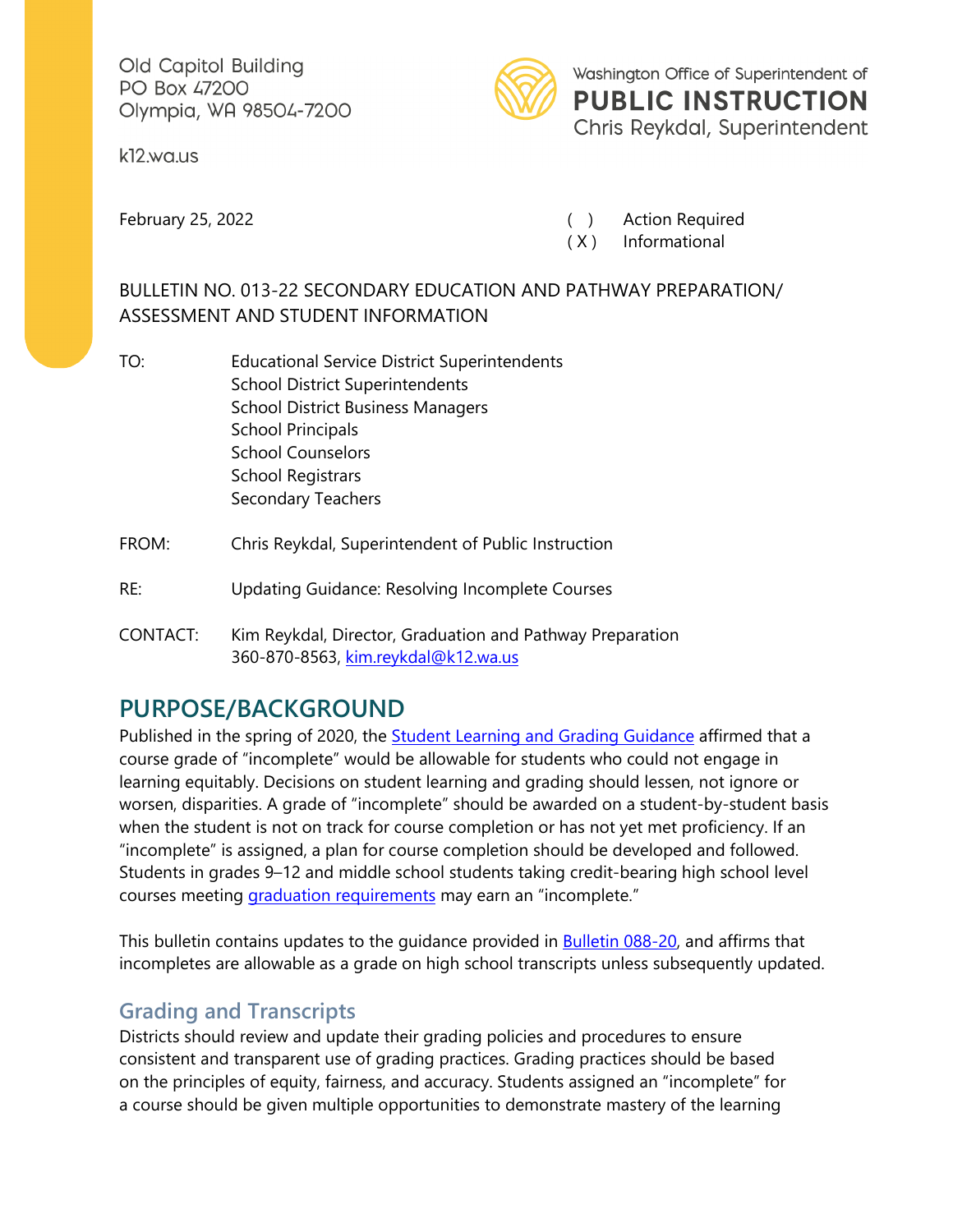BULLETIN NO. 013-22 SEPP/ASI February 25, 2022 Page 2

standards based on local school district decisions, in consultation with the student/parents/guardians. The plan for course completion should identify the impact to the high school transcript. All decisions about course substitutions for meeting graduation credit requirements for students receiving special education services should align with rules for [granting graduation credits.](https://apps.leg.wa.gov/WAC/default.aspx?cite=180-51-115) The following table identifies possible learning opportunities to resolve an "incomplete" and guidance for transcription.

| Opportunity                                                               | Considerations                                                                                                                                                                                                                                                                                                                                                                                                                                                                                                                                                                                                                                                                                                               | <b>Transcription</b>                                                                                                                                                                                                                                                                                                                                                                                                                                                                           |
|---------------------------------------------------------------------------|------------------------------------------------------------------------------------------------------------------------------------------------------------------------------------------------------------------------------------------------------------------------------------------------------------------------------------------------------------------------------------------------------------------------------------------------------------------------------------------------------------------------------------------------------------------------------------------------------------------------------------------------------------------------------------------------------------------------------|------------------------------------------------------------------------------------------------------------------------------------------------------------------------------------------------------------------------------------------------------------------------------------------------------------------------------------------------------------------------------------------------------------------------------------------------------------------------------------------------|
| Completion of<br>missed<br>coursework                                     | Student establishes proficiency, within a<br>reasonable and locally determined<br>timeframe, following the end of the official<br>grading term.                                                                                                                                                                                                                                                                                                                                                                                                                                                                                                                                                                              | The previously transcribed<br>"I" would be replaced by the<br>earned grade following the<br>end of the official grading<br>term.                                                                                                                                                                                                                                                                                                                                                               |
| Retaking the<br>same course or<br>an aligned CTE<br>Equivalency<br>Course | Student retakes the same course or an<br>equivalent course the following term or<br>year, during the summer, or online, if<br>applicable.                                                                                                                                                                                                                                                                                                                                                                                                                                                                                                                                                                                    | The "I" remains on the<br>transcript from the original<br>term with no GPA impact,<br>and the repeated course,<br>with the earned grade and<br>credit and appropriate<br>course title, are added to<br>the transcript for the<br>appropriate grading term.<br>See OSPIs current High<br><b>School Transcript FAQ.</b>                                                                                                                                                                          |
| Awarding<br>Mastery Based<br>Credits                                      | State and local assessments of knowledge<br>and skills earned outside of the classroom<br>that align with the course content and state<br>learning standards. Districts must have a<br>written policy identifying the adopted<br>procedure for granting mastery-based<br>credit to award credit for mastery- based<br>learning opportunities. Local policy outlines<br>the methods allowable for a student to<br>demonstrate mastery and qualify for<br>mastery credit. Districts may award credit<br>for an incomplete course when the student<br>successfully completes the next higher-<br>level course in a sequence that includes a<br>natural progression of the state learning<br>standards from the previous course. | The previously transcribed<br>"I" would be replaced by the<br>earned grade following the<br>end of the official grading<br>term. The course is to be<br>displayed on the transcript<br>within the term the course<br>was taken, showing the final<br>passing grade.<br>See the Washington State<br><b>School Director</b><br><b>Association's Featured</b><br><b>Policies and Procedures for</b><br><b>Mastery Based Credit by</b><br>subject area for details on<br>how to apply this option. |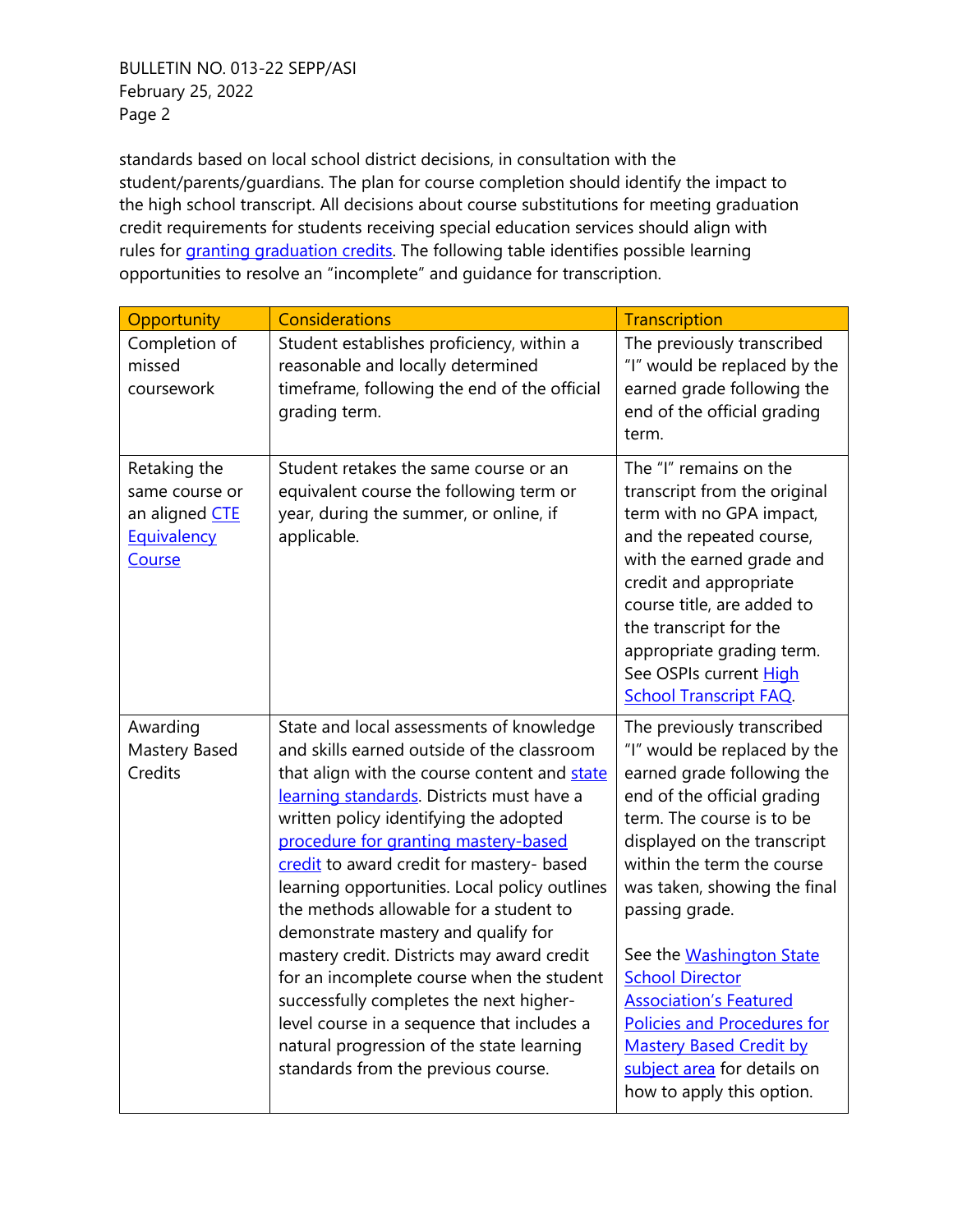BULLETIN NO. 013-22 SEPP/ASI February 25, 2022 Page 3

#### **Transcript Guidance**

High school transcripts should show a value of "I" to indicate a course grade of "incomplete." Courses with a final grade of "incomplete" are not to be included in Credits Earned or in the calculation of a student's grade point average (GPA). If a student transfers to a different district and then resolves the incomplete in accordance with the receiving district's policies, the receiving district should follow credit granting rules as described in [WAC 180-51-050,](https://apps.leg.wa.gov/wac/default.aspx?cite=180-51-050) WAC [180-51-051](https://apps.leg.wa.gov/wac/default.aspx?cite=180-51-051) and the Office of Superintendent of Public Instruction's (OSPI) [High School](https://www.k12.wa.us/sites/default/files/public/transcripts/pubdocs/High_School_Transcript_FAQs_2020-21.pdf)  [Transcript FAQ,](https://www.k12.wa.us/sites/default/files/public/transcripts/pubdocs/High_School_Transcript_FAQs_2020-21.pdf) as described on page two.

Every effort should be made to resolve required courses that earned an incomplete grade prior to graduation, using a course completion plan developed in consultation with the student and parents/guardians. If an incomplete is not resolved, it cannot be removed from the transcript.

### **Tiered Supports for Students who are not Completing Course Requirements**

OSPI recommends that districts provide multiple methods for students to access learning outside of and beyond participation in school-based lessons. For those students who are attending and not completing work, districts should provide tiered supports that might include academic, behavioral, and/or social emotional and mental health supports. For students who are not attending and not completing work, districts are required to provide tiered supports to remove barriers for attendance. For more information see the OSPI [Attendance](http://www.k12.wa.us/sites/default/files/public/communications/Attendance%20Rules%20FAQ_August%202020.pdf) & Truancy: Questions [& Answers for School](http://www.k12.wa.us/sites/default/files/public/communications/Attendance%20Rules%20FAQ_August%202020.pdf) Districts.

# **INFORMATION AND ASSISTANCE**

For questions regarding this bulletin, please contact Kim Reykdal, Director of Graduation and Pathway Preparation, at 360-870-8563 or email at [kim.reykdal@k12.wa.us. T](mailto:kim.reykdal@k12.wa.us)he OSPI TTY number is 360-664-3631.

This bulletin is also available on the **Bulletins** page of the OSPI website.

Michaela W. Miller, Ed.D., NBCT Deputy Superintendent

Becky Wallace Assistant Superintendent Secondary Education and Pathway Preparation

Deb Came, Ph.D. Assistant Superintendent Assessment and Student Information